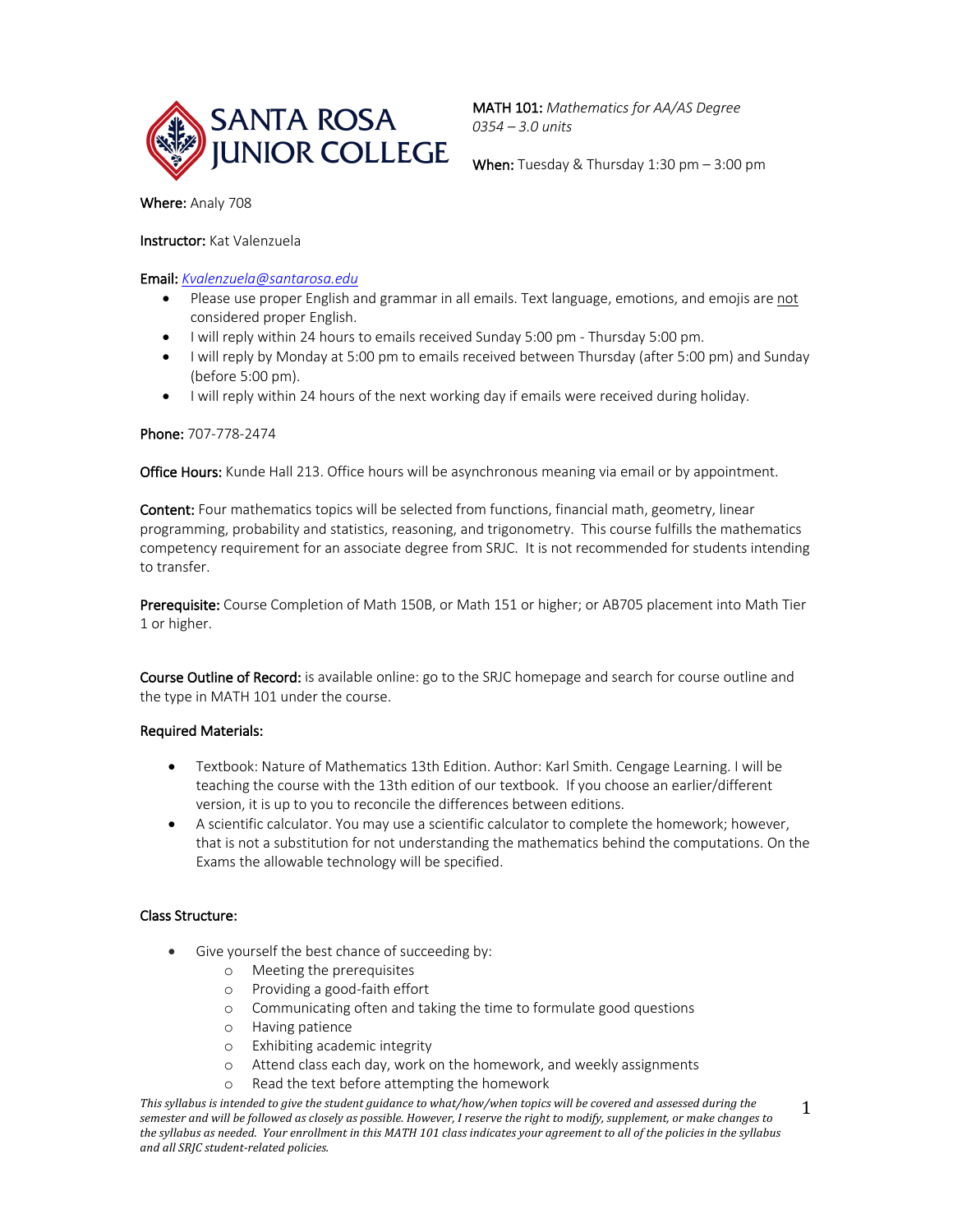- o Know when the due dates for assignments are
- o Strive to be "impossible to be misunderstood"
- o Realizing that your work will be graded in accordance with a college-level, math class
- You will be given assignments each week that may come in the form of worksheets, readings, bookwork assignments, exercises, etc. This work will be announced each week.
- Our class is a place reserved for learning. Being kind, open-minded, respectful, patient, and tolerant are qualities conducive to learning. It is expected that you will be prepared to learn and exhibit these behaviors.
- It is critical that students work on homework frequently throughout the term.
- The written exams in our class will be graded according to mathematical standards that accompany a college - level math class.
- When developing a logical argument or asking a question, please make it a goal to be "impossible" to be misunderstood" and take the care and time to formulate good questions, before asking them.
- Read all the emails, homework, quizzes, exams, assignments and any communications you have from me carefully.
- This class will be utilizing technology; however, that is not a substitution for not being able to utilize mathematical notation correctly, appropriately, and efficiently.

### Academic Integrity

All work is to be original; verifiable plagiarism or academic dishonesty of any kind will result in recording an F for the class or being dropped from the class. Students who plagiarize or cheat may also be referred to the Vice President of Student Services for discipline sanction, in cases of egregious violation.

### Accommodations for Students with Disabilities

Please contact me privately regarding concerns about accommodations. If you have not received authorization from DRD, it is recommended that you contact them directly. DRD's link: https://drd.santarosa.edu

Your Responsibility: A college - level math class requires a great amount of discipline and continual selfmonitoring. In order to be successful each student is expected to:

- 1. Attend office hours regularly.
- 2. Be respectful of your fellow classmates. You will be asked to leave the class if you are not ready to learn.
- 3. We will listen respectfully when someone else is talking, we will be respectful and polite even when we disagree with another's viewpoint.
- 4. Be an active participate during class.
- 5. Quietly listen to lecture and actively take notes.

This syllabus is intended to give the student guidance to what/how/when topics will be covered and assessed during the semester and will be followed as closely as possible. However, I reserve the right to modify, supplement, or make changes to the syllabus as needed. Your enrollment in this MATH 101 class indicates your agreement to all of the policies in the syllabus *and all SRJC student-related policies.* 2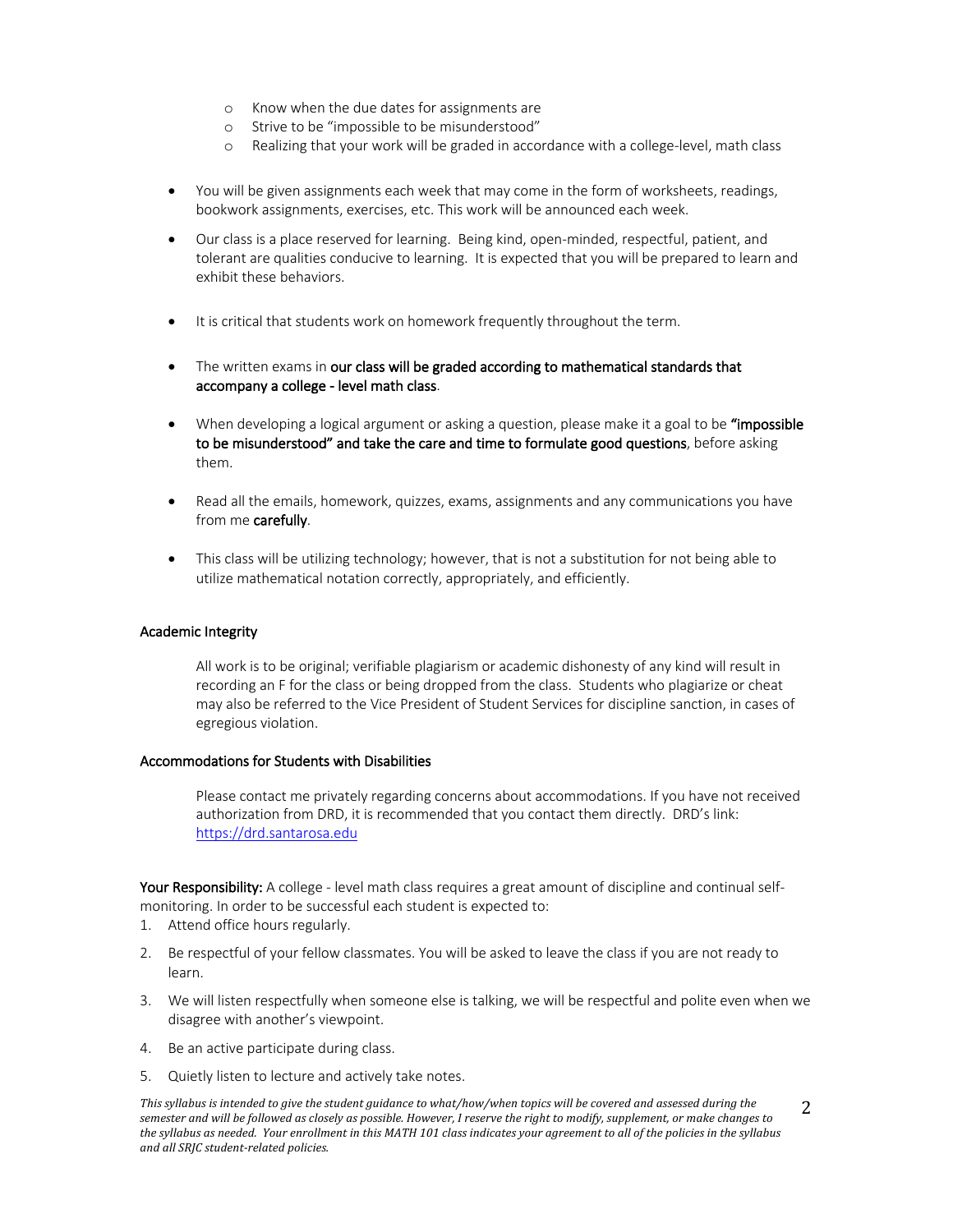- 6. Class is a place reserved for learning. Being kind, open-minded, respectful, patient, and tolerant are qualities conducive to learning. It is expected that you are prepared to learn and exhibit these behaviors.
- 7. Read each section in the book before attempting the homework. You will be surprised how much you understand in class, and feels easier when you do this!
- 8. It is critical that students work on homework frequently during the semester. Students are expected to work on homework exercises out of the text.
- 9. This class will be utilizing technology; however, that is not a substitution for not being able to utilize mathematical notation correctly, appropriately, and efficiently.
- 10. The written exams in our class will be graded according to mathematical standards that accompany a college - level class. Please keep that in mind when you are writing up your exams.
- 11. When developing a logical argument or asking a question, please make it a goal to be "impossible to be misunderstood" and take the care and time to formulate good questions, before asking them.
- 12. Read all the emails, homework, quizzes, exams, assignments, and any communications you have from me carefully.
- 13. Know how to gain access to the Mathematics & Computer Lab, & office hours are and visit as often as you need or want.
- 14. Review previous sections. Continual studying is much more rewarding and less stressful than cramming.
- 15. Study early and study often!
- 16. Check your email regularly!
- 17. Be aware of the date of the quizzes, exams, assignments, and final.
- 18. Problems you got wrong or partial credit on from your exams and quizzes is your responsibility to understand why. Try to work the problem out at home first and if you are still struggling come talk to me if you have questions.
- 19. Be patience with yourself and keep at it. Persistence, and hard work leads to success. You may need to find your own mental fortitude.

### *Fortitude Definition:*

*strength of mind that enables a person to encounter danger or bear pain or adversity with courage, strength.*

- 20. Come talk to me for any reason! If you are having trouble, problems with something or cannot make class let me know as soon as you can. I am more willing to help you when you let me know early and have an open communication with me. I am less likely to accommodate circumstances when things arise at the last minute.
- 21. Students are required to have a text for our course. Our text is available nowadays in many different forms; e.g., as a traditional textbook, in electronic format, etc. You are welcome to choose the one that works best for you; you may have a preference or there may be cost savings with one format versus another.
- 22. I will be teaching the course with the 13th edition of our textbook. If you choose an earlier/different version, it is up to you to reconcile the differences between editions.

This syllabus is intended to give the student guidance to what/how/when topics will be covered and assessed during the semester and will be followed as closely as possible. However, I reserve the right to modify, supplement, or make changes to the syllabus as needed. Your enrollment in this MATH 101 class indicates your agreement to all of the policies in the syllabus *and all SRJC student-related policies.* 3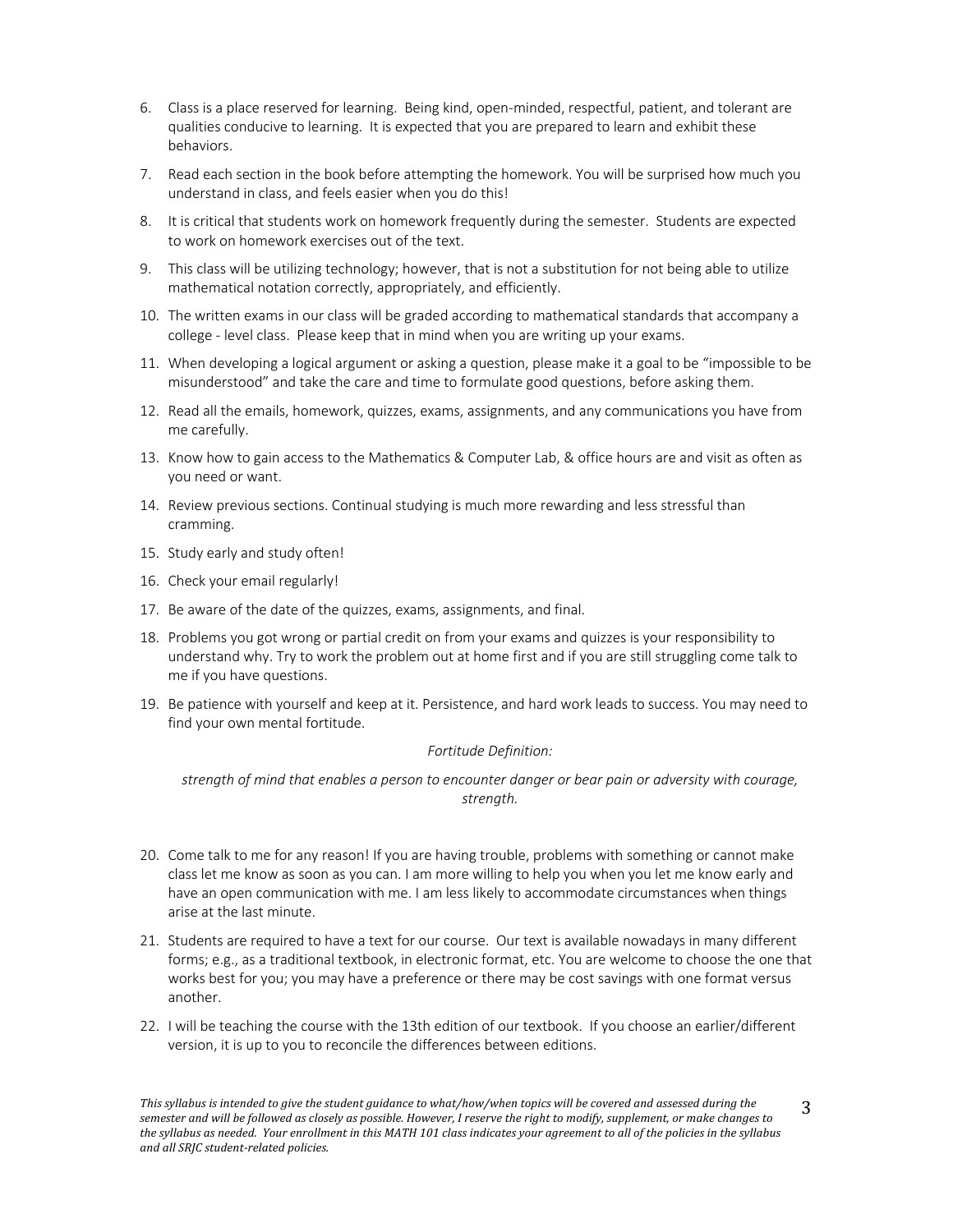23. Preparedness: AB705 eliminates the requirement of taking a prerequisite course, in our case Intermediate Algebra. However; students are responsible for this prerequisite material. You are responsible for knowing the concepts taught in Intermediate Algebra and Beginning Algebra. In order to be successful, you will need to spend extra time outside of class reviewing the prerequisite material you are missing, on top of the material related to this course.

Late Work: Quizzes, exams, assignments, and the final will NOT be taken late. NO EXCEPTIONS!

Attendance: Attending class regularly greatly increases the likelihood of success in the course; however, I believe that adult college students know this (or, are learning this), and will make their own choice regarding attendance. There are no points associated with attendance. I am required to follow College Policy regarding attendance: A student may be dropped from any course when that student's absences exceed ten percent (10% constitutes an "excessive" number of absences for this course) of the total hours of class time. Students who fail to attend the first day & week of class may be dropped from the course.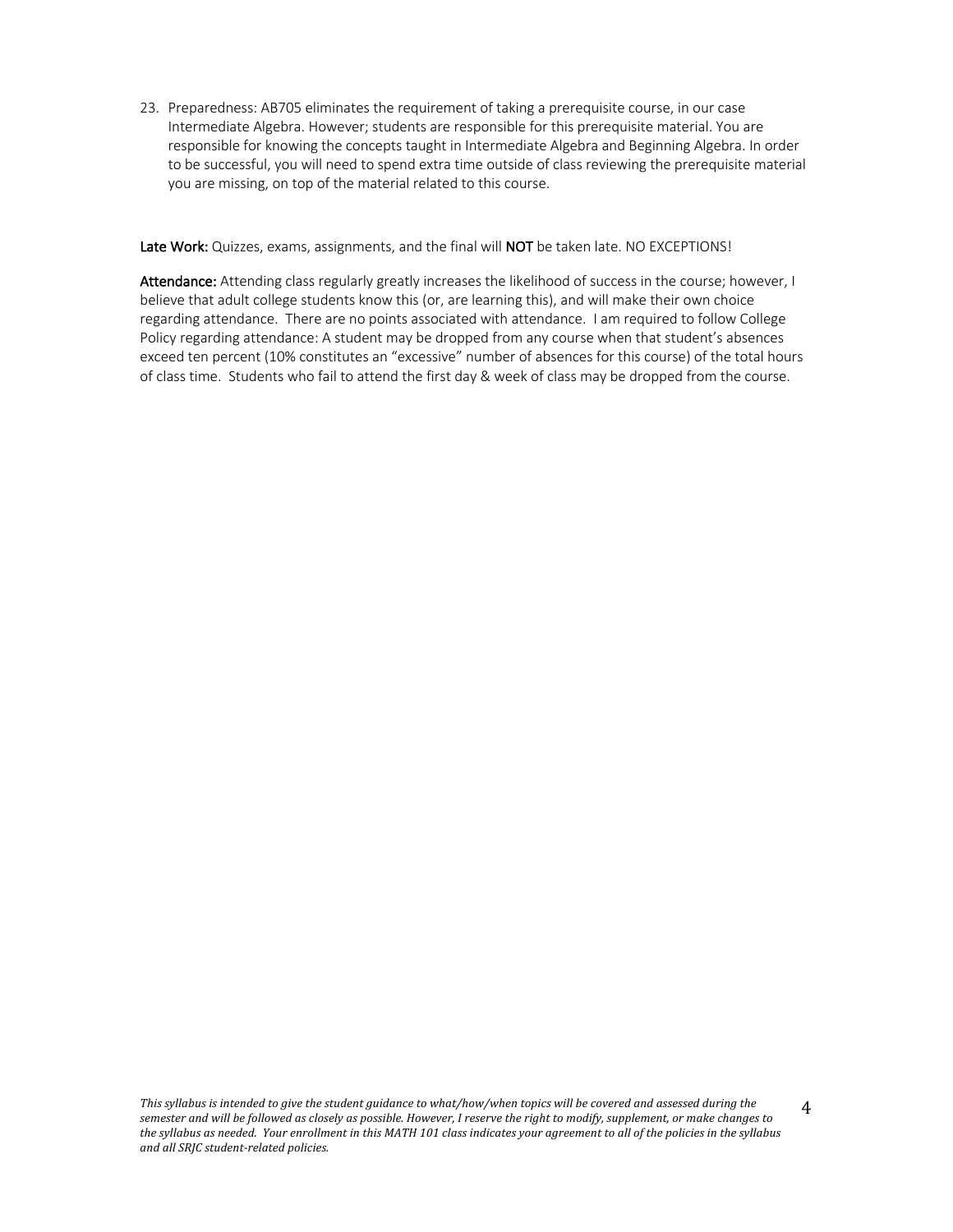## MATH 16 GRADE BREAKDOWN

| Activity<br>(NO LATE WORK ACCEPTED; ALLOWED RESOURCES<br>WILL BE DESCRIBED IN THE INSTRUCTIONS FOR EACH<br><b>ACTIVITY)</b> | Points<br>Possible | Your<br>Points | Your<br>Cumulative<br>Points | Cumulative<br>Points<br>Possible | Your<br>Cumulative<br>Percentage |
|-----------------------------------------------------------------------------------------------------------------------------|--------------------|----------------|------------------------------|----------------------------------|----------------------------------|
| Quiz #1 Tuesday, September 14th                                                                                             | 50                 |                |                              | 50                               |                                  |
| Exam #1 Tuesday, September 28 <sup>th</sup>                                                                                 | 100                |                |                              | 150                              |                                  |
| Quiz #2 Tuesday, October 26 <sup>th</sup>                                                                                   | 50                 |                |                              | 200                              |                                  |
| Exam #2 Tuesday, November 9th                                                                                               | 100                |                |                              | 300                              |                                  |
| Quiz #3 Tuesday, November 30th                                                                                              | 50                 |                |                              | 350                              |                                  |
| Take out lowest Quiz Score                                                                                                  | $-50$              |                |                              | 300                              |                                  |
| <b>Weekly Assignments</b>                                                                                                   | 150                |                |                              | 450                              |                                  |
| Final Exam Thursday, December 16, 1:00 PM - 3:45 PM                                                                         | 150                |                |                              | 600                              |                                  |

# Grading Policy

Letter grades will be assigned on a scale no stricter than the following:

| Letter Grade | Percentage |
|--------------|------------|
|              | 90 to 100  |
| R            | 80 to 89   |
| C            | 70 to 79   |
| Ð            | 60 to 69   |
|              | 0 to 59    |

This syllabus is intended to give the student guidance to what/how/when topics will be covered and assessed during the semester and will be followed as closely as possible. However, I reserve the right to modify, supplement, or make changes to the syllabus as needed. Your enrollment in this MATH 101 class indicates your agreement to all of the policies in the syllabus *and all SRJC student-related policies.*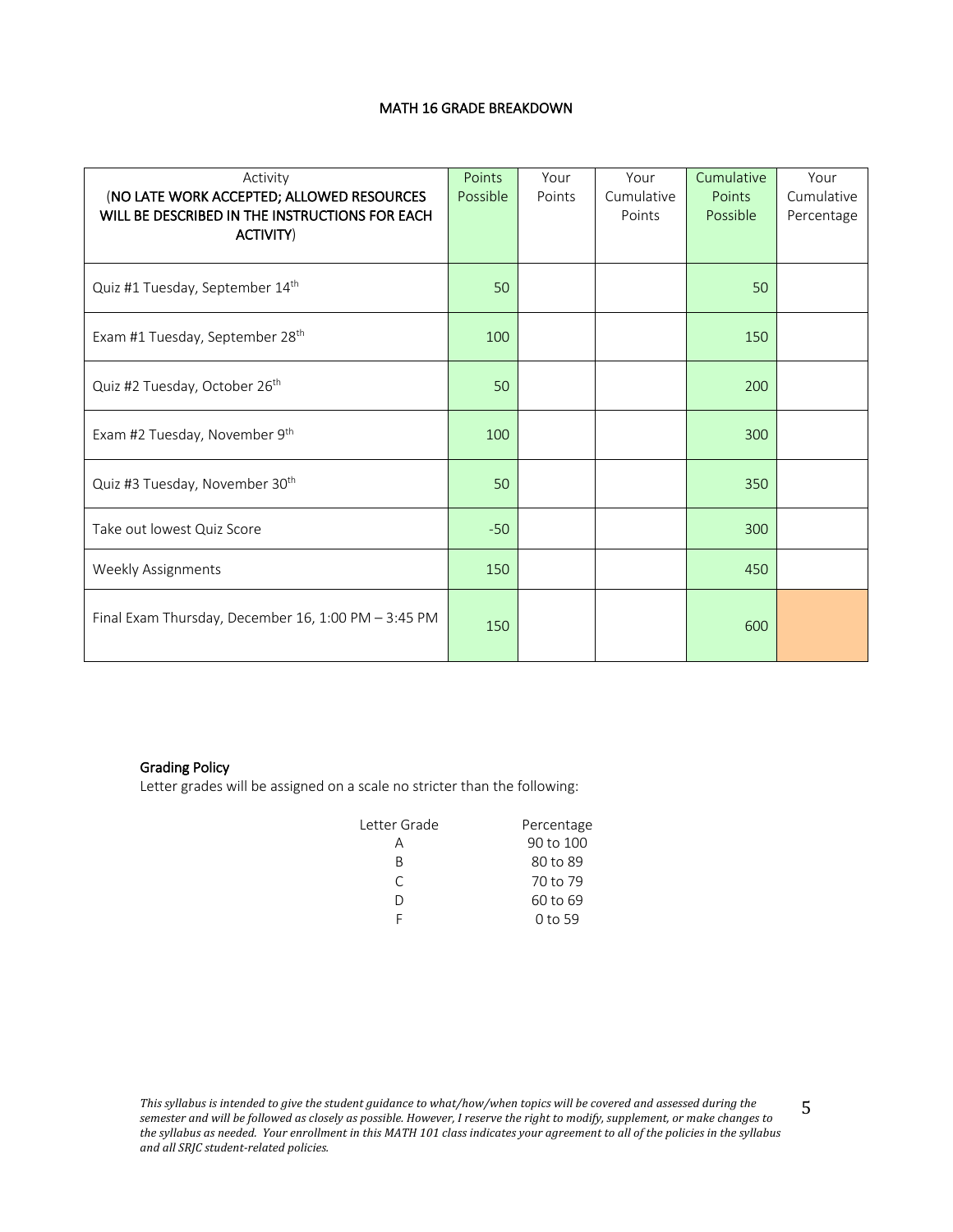# Activity Details Weekly Assignments (15 at 10 points each; 150 points total)

You will be spending at least 1 hour each week working on weekly assignments (asynchronous work). This may come in the form of worksheets, readings, bookwork assignments, exercises, etc. The weekly assignments will be announced each week.

## Homework Quizzes (Three at 50 points each; only two count toward your grade)

These quizzes will be held in class. You will only be allowed to use completed homework on this quiz. Only your top two quiz scores will be counted toward your grade. No quiz make-ups are available. Quizzes are usually returned, graded, no later than one week of the quiz date. Students are asked to review their graded quizzes and wait at least 48 hours to discuss questions and ask for further feedback on graded quizzes.

## Exams (Two at 100 points each)

These will be taken in our classroom on Tuesday of week 7 and week 13. You will be notified of the exam topics and the materials you can use on the exams prior to each exam. These exams may only be taken at a different time with advanced notice and must be taken prior to the original scheduled date. Exams are usually graded and returned no later than one week of the exam date. Students are asked to review their graded exams and wait at least 48 hours to discuss questions and ask for further feedback on graded exams.

### Final Exam (150 points)

Be prepared for a mostly cumulative final exam. It will be written to take about 2.75 hours and will be given at the College-designated time. You will be notified of the exam topics and the materials you can use on the final prior to the final. The final can only be taken at a different time with advanced notice and must be taken prior to the original scheduled date. Final exams are not returned to the students; however, you are welcome to come by during the following semester to review your final exam.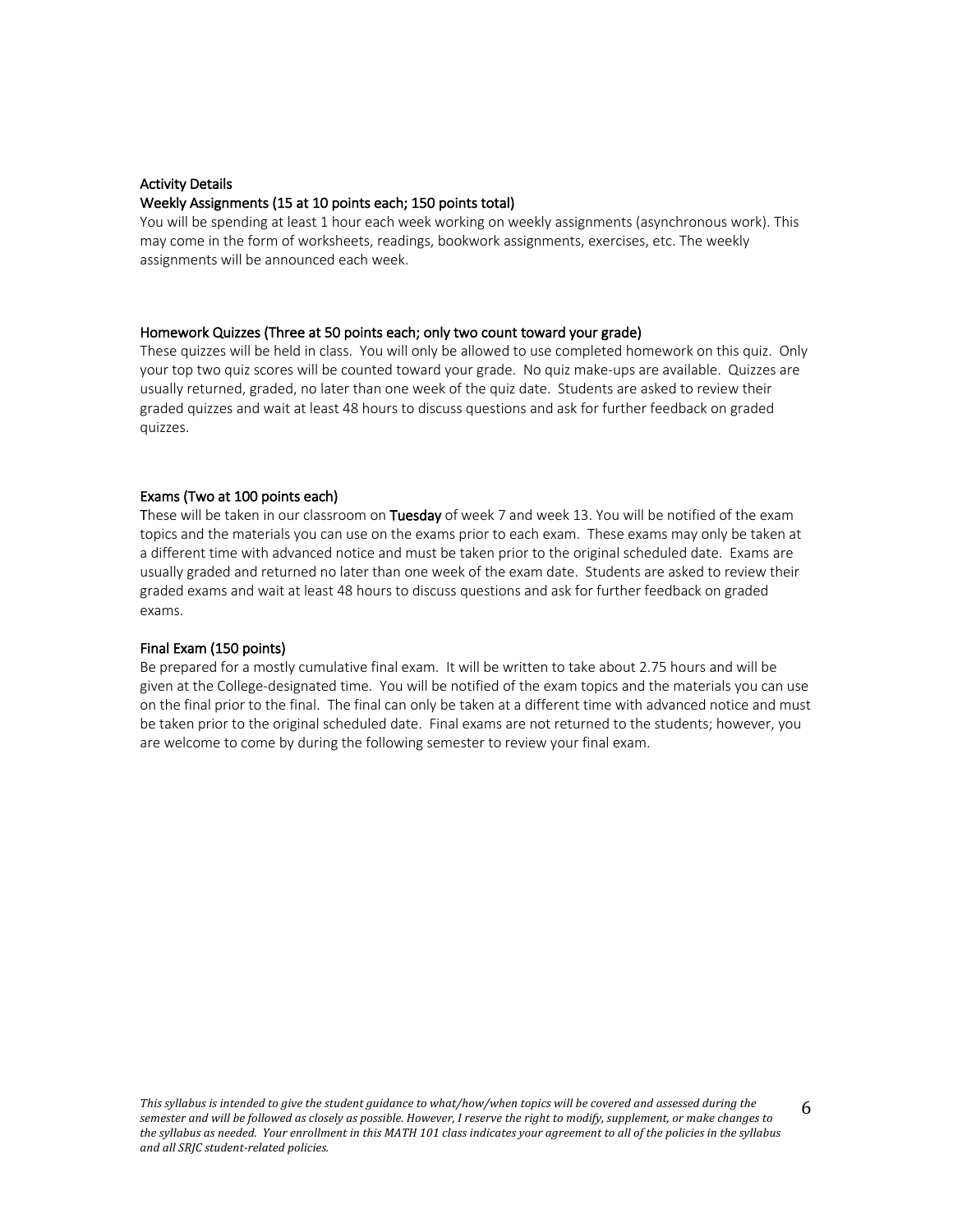# Tentative Schedule

(Note that the ideal schedule is just that—ideal. Our actual pace may cause us to run a little behind or ahead of the ideal schedule throughout the semester… hopefully we stay ahead more often than behind!)

| Week           | Date (Week   | Section Number and Title from Our Text   | Homework Assignment |
|----------------|--------------|------------------------------------------|---------------------|
| <b>Number</b>  | Beginning)   | Read these sections before they are      |                     |
|                |              | covered                                  |                     |
| $\mathbf{1}$   | August 16    | 11.1: Interest                           | 11.1:5-50 ODD       |
|                |              | 11.2: Installment Buying                 | $11.2:7 - 30$ ODD   |
| 2              | August 23    | 11.3: Sequences                          | $11.3:5 - 55$ ODD   |
|                |              | 11.4: Series                             | $11.4:5 - 53$ ODD   |
|                |              | 11.5: Annuities                          | $11.5:7 - 51$ ODD   |
| 3              | August 30    | 11.6: Amortization                       | $11.6:5 - 56$ ODD   |
|                |              | 11.7: Summary of Financial Formulas      | $11.7:7 - 57$ ODD   |
| $\overline{4}$ | September 6  | Monday: NO CLASS                         | $12.1:3 - 57$ ODD   |
|                |              | 12.1: Permutations                       | $12.2:3 - 55$ ODD   |
|                |              | 12.2: Combinations                       |                     |
| 5              | September 13 | Tuesday: Quiz #1                         | $12.3:3 - 47$ ODD   |
|                |              | 12.3: Counting without Counting          |                     |
| 6              | September 20 | 13.1: Introduction to Probability        | $13.1:5 - 57$ ODD   |
|                |              | Thursday: Review                         |                     |
| $\overline{7}$ | September 27 | Tuesday: Exam #1                         | $13.2:7 - 49$ ODD   |
|                |              | 13.2: Mathematical Expectation           |                     |
| 8              | October 4    | 13.3: Probability Models                 | $13.3:5 - 55$ ODD   |
|                |              | 13.4: Calculated Probabilities           | $13.4:5 - 49$ ODD   |
| 9              | October 11   | 13.6: The Binomial Distribution          | $13.6:3 - 51$ ODD   |
|                |              | 14.1: Frequency Distributions and Graphs | $14.1:5 - 57 ODD$   |
| 10             | October 18   | 14.2: Descriptive Statistics             | $14.2:11 - 55 ODD$  |
|                |              | 14.3: The Normal Curve                   | $14.3:5 - 55$ ODD   |
|                |              | 14.4: Correlation and Regression         | $14.4:5 - 43$ ODD   |
| 11             | October 25   | Tuesday: Quiz #2                         | $15.1:1 - 57 ODD$   |
|                |              | 15.1: Cartesian Coordinates and Graphing | $15.2:13 - 51$ ODD  |
|                |              | Lines                                    |                     |
|                |              | 15.2: Graphing Half-Planes               |                     |
| 12             | November 1   | 15.3: Graphing Curves                    | $15.3:3 - 49$ ODD   |
|                |              | 15.4: Conic Sections                     | $15.4:9 - 51$ ODD   |
|                |              | Thursday: Review                         |                     |
| 13             | November 8   | Tuesday: Exam #2                         |                     |
|                |              | Thursday: NO CLASS                       |                     |
| 14             | November 15  | 15.5: Functions                          | $15.5:3 - 47$ ODD   |
|                |              | 16.1: Systems of Linear Equations        | $16.1:7 - 55$ ODD   |
|                |              | 16.2: Problem Solving with Systems       | $16.2:1 - 57$ ODD   |
| 15             | November 22  | 16.3: Matrix Solution of a System of     | $16.3:15 - 57 ODD$  |
|                |              | Equations                                |                     |
|                |              | Thursday: NO CLASS                       |                     |
| 16             | November 29  | Tuesday: Quiz #3                         | $16.5: 5 - 59 ODD$  |
|                |              | 16.5: Modeling with Linear Programming   |                     |
| $17\,$         | December 6   | Review                                   |                     |

This syllabus is intended to give the student guidance to what/how/when topics will be covered and assessed during the semester and will be followed as closely as possible. However, I reserve the right to modify, supplement, or make changes to the syllabus as needed. Your enrollment in this MATH 101 class indicates your agreement to all of the policies in the syllabus *and all SRJC student-related policies.*